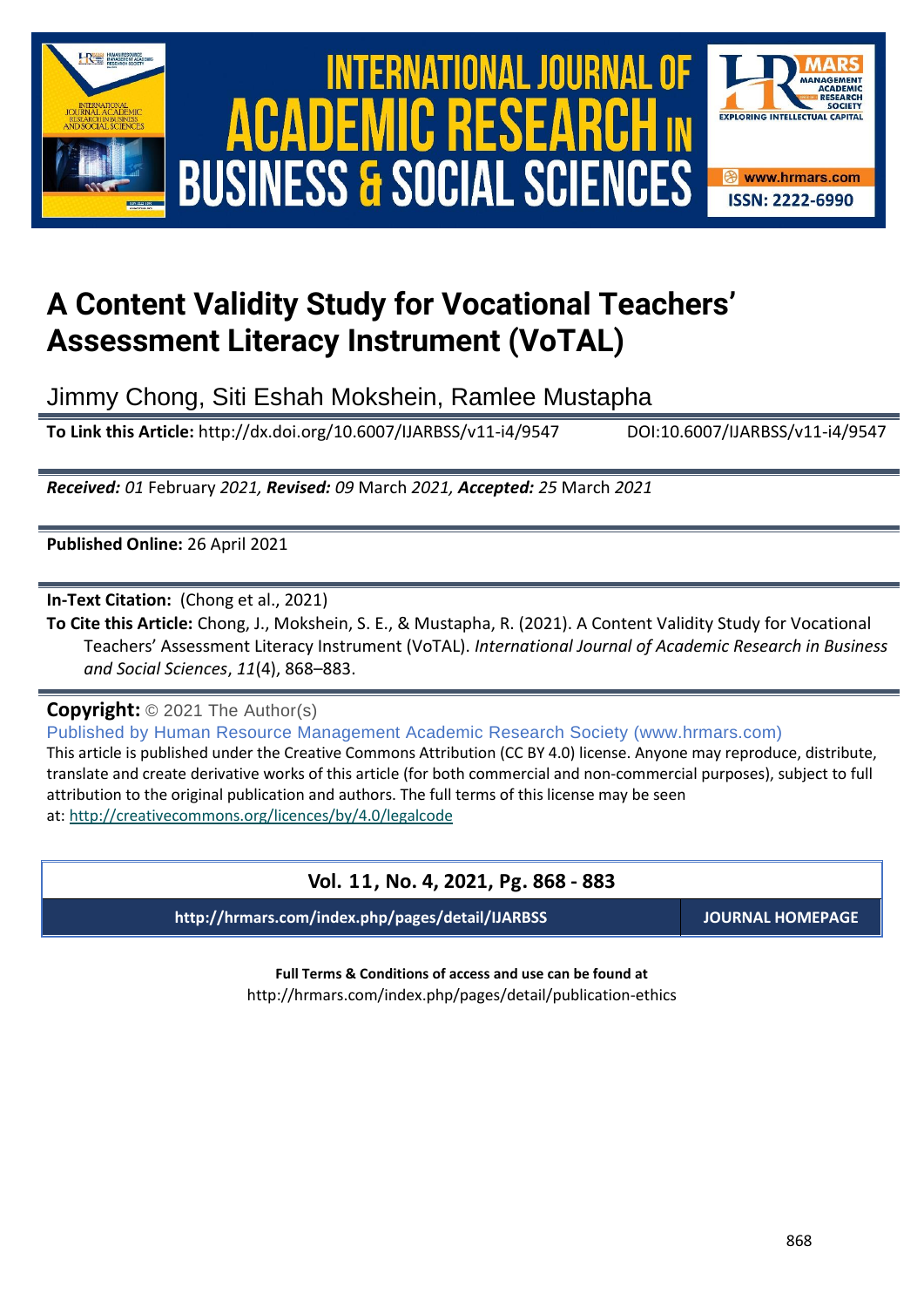

# **A Content Validity Study for Vocational Teachers' Assessment Literacy Instrument (VoTAL)**

Jimmy Chong<sup>1</sup>, Siti Eshah Mokshein<sup>1</sup>, Ramlee Mustapha<sup>2</sup> <sup>1</sup>Faculty of Human Development, Sultan Idris Education University, Tanjong Malim, 35900, Perak, Malaysia, <sup>2</sup>Faculty of Technical and Vocational, Sultan Idris Education University, Tanjong Malim, 35900, Perak, Malaysia Email: jimmychg@gmail.com

## **Abstract**

The importance of content validity has made it a crucial step in the development of a measurement instrument. This study aimed to establish content validity for Vocational Teachers' Assessment Literacy (VoTAL) instrument using Lawshe's Content Validity Ratio (CVR) analysis. In this study, fourteen professional experts and seven lay experts were selected to assess the VoTAL instrument. A purposive sampling technique was employed to choose the expert panels based on their expertise that appropriate to the domain constructs of the instrument. The VoTAL instrument consists of three primary constructs represented by 125 items. Overall, the CVR analysis suggested that 100 items met the minimum requirements of the overall CVR value (CVR  $\geq$  0.428) and mean of judgments ( $\bar{x} \geq$  1.5), whereby 25 items were excluded. In conclusion, the VoTAL instrument shows good content validity for measuring vocational teachers' assessment literacy. Hence, further study should be carried out to examine additional psychometric properties of this instrument.

**Keywords:** Assessment Literacy, Content Validity, Instrument Validation, Instrument Development, Experts' Judgment, Vocational Teacher, Content Validity Ratio.

## **Introduction**

Vocational education in Malaysia has developed in numerous ways over the last decade. In 2012, all vocational schools nationwide were upgraded to Vocational College to meet the 11th Malaysia Plan agenda, which is expected to create about 1.5 million job opportunities, with 60 percent of these jobs coming from TVET-related sectors (Economic Planning Unit, 2015). The development in vocational education not only brought changes in the teaching and learning system but also improvements in the assessment of vocational classrooms. Vocational College employs two types of assessments. The first type of assessment is centralized and contributes to 30 percent of overall assessments. The Malaysian Examination Syndicate administers this centralized assessment. The second type of assessment is competency-based and contributes to 70 percent of the overall assessments. Teachers in classrooms or vocational workshops perform this assessment. Therefore, due to the importance of teachers' role in the assessment of student's achievement, the demand for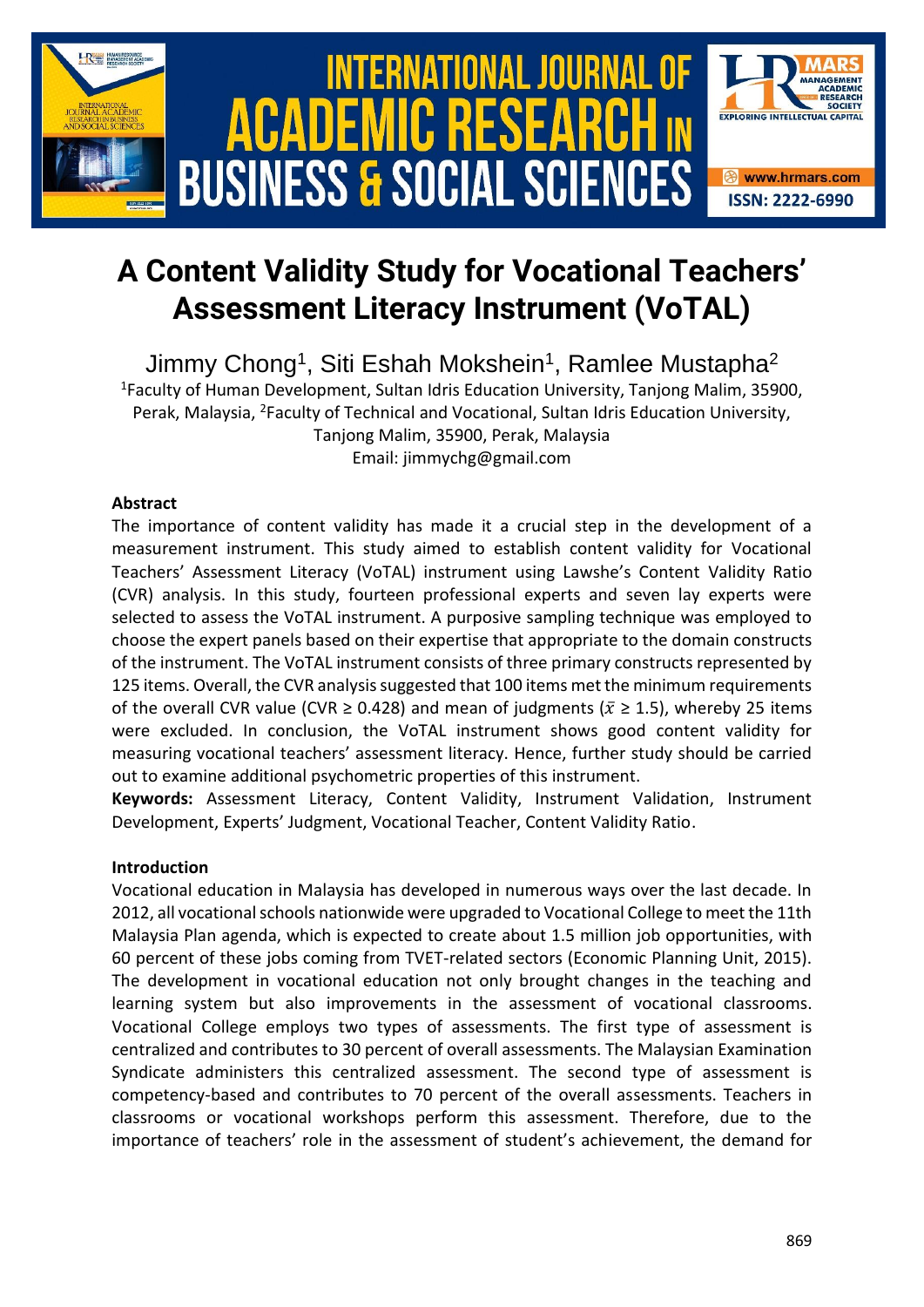accountability and quality of assessment has become an issue in vocational education (Mohamed et al., 2016; Rahman et al., 2014; Retnawati et al., 2016).

Classroom assessment has been described as the cornerstone of the current education system (Brookhart, 2011; Kelly et al., 2020; Popham, 2014). Previous researches had emphasized the significance of assessment in strengthening the education system (Birenbaum et al., 2015; Brookhart, 2011; DeLuca, 2012; Popham, 2014). Additionally, constant inclusion of student assessments in the teaching and learning process has demonstrated improvements in students' achievement, motivation, positive self-esteem and improve teachers' instruction (Bennett, 2011; DeLuca & Klinger, 2010; Harlen, 2012; Maclellan, 2004; Willis et al., 2013).

In view of these growing benefits, the attention on supporting teachers' assessment literacy has increased (Deluca et al., 2016a). Thus, the Vocational Teachers' Assessment Literacy (VoTAL) instrument had been developed to assess vocational teachers' self-perceived assessment literacy. In order to enhance the instrument's validity, the newly developed VoTAL instrument is subjected to a content validity test. The content validity of the VoTAL instrument was analyzed by professional and lay expert panels. The data collected from the expert panels were analyzed by using Lawshe's Content Validity Ratio (CVR) method.

## **Literature Review**

## **Assessment literacy**

Teachers' assessment literacy is teachers' capability to express classroom and social culture perspectives to implement, create, perform, incorporate, and apply effective assessment strategies to supports students' learning against education standards (Alonzo, 2020; Willis et al., 2013). Given the persistent demands to improved and enhanced teachers' assessment literacy (Popham, 2016; Shepard, 2020), previous studies had consistently shown that teachers experience significant challenges in implementing contemporary assessment methods that reflect the current assessment landscape requirements (DeLuca et al., 2018). Consequently, teachers maintain a differing perspective of educational assessment that leads to differences in classroom assessment practices. Studies also showed little credible information on teachers' assessment literacy concerning the current accountability expectations caused by inadequate contemporary assessment literacy measurement scales that predicted the present educational assessment standards (DeLuca et al., 2016a). This finding is not unexpected since most of the assessment literacy instruments are predicted on the early 1990s standard, which is the Standards for Teacher Competence in Educational Assessment of Students (STCEAS) (Deluca et al., 2016a; Gotch & French, 2014). Although the STCEAS 1990 standard (American Federation of Teachers [AFT], National Council on Measurement in Education [NCME], & National Educational Association [NEA], 1990) had contributed significantly to the research on assessment literacy, Brookhart (2011) states that the STCEAS 1990 assessment standard is outdated in two aspects; (1) it does not take into consideration the current concept of formative assessment; and (2) it also does not take into consideration the social issues, as well as the different aspects teachers, encounter in contemporary assessment landscape.

To reflect on these issues, recently published Classroom Assessment Standards by Joint Committee on Standards for Educational Evaluation – JCSEE 2015 (Klinger et al., 2015) has addressed this criticism by stating a set of guidelines and principles in the assessment of students' learning, which in line with the current context of educational assessment landscape. The evolution of classroom assessment requirements, together with the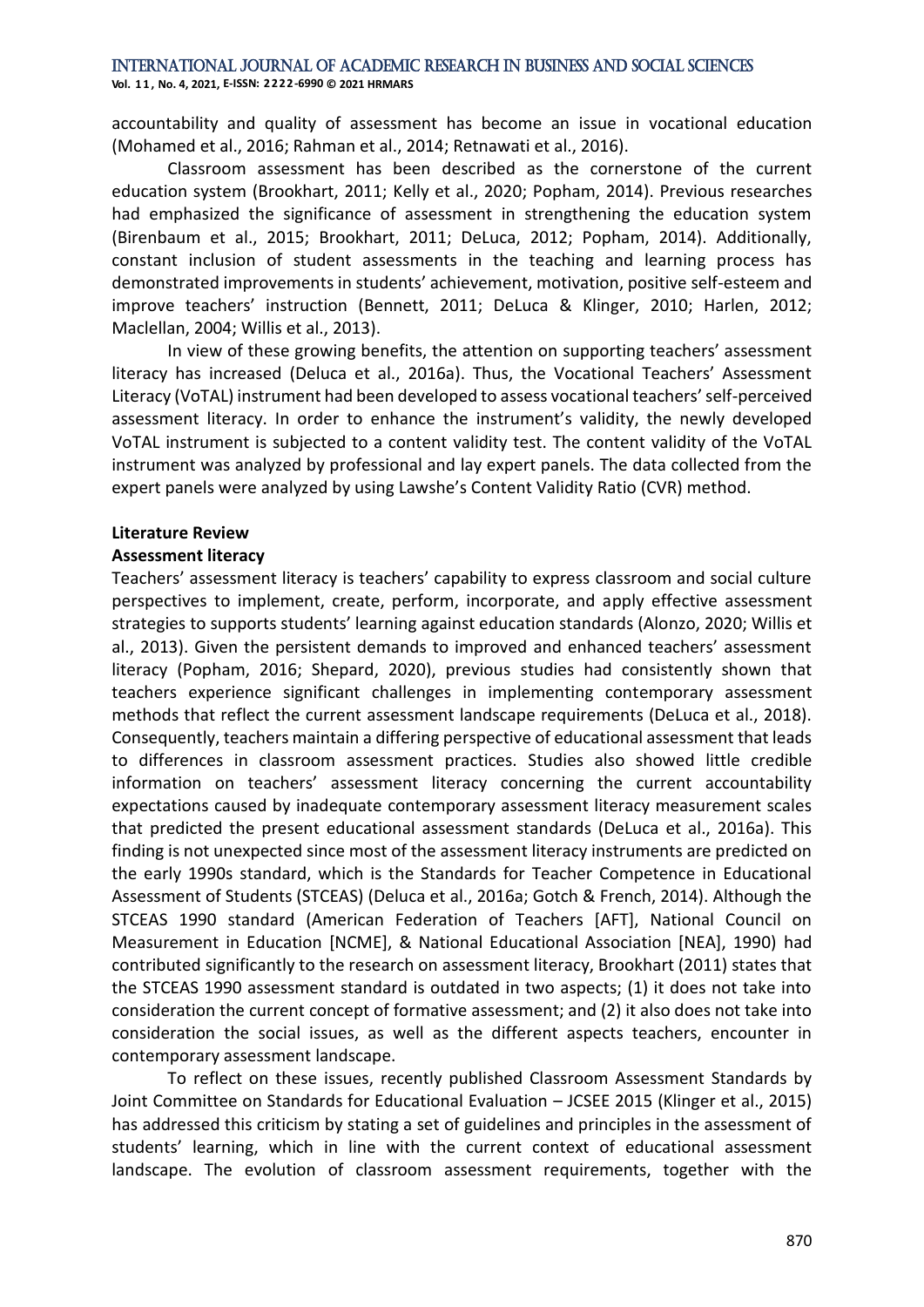**Vol. 1 1 , No. 4, 2021, E-ISSN: 2222-6990 © 2021 HRMARS**

development of the JCSEE 2015 standard, indicates that previous measurement scales to assess teachers' assessment literacy may not provide strong validity concerning the present contemporary classroom assessment context (Deluca et al., 2016a; Gotch & French, 2014). Thus, in an attempt to expand research in assessment literacy beyond the STCEAS 1990 standards, this study had developed the Vocational Teachers' Assessment Literacy (VoTAL) instrument. The VoTAL instrument was developed based on the newly published JCSEE 2015 standard. This standard provides contemporary alternatives to the STCEAS 1990 standards and reflects accurately the assessment expectations of teachers within the accountability driven education systems (DeLuca et al. 2016b).

## **Content Validity**

Content validity is an essential aspect that needs to be addressed in developing a new measurement instrument. DeVellis (2003) stressed that content validity is the first kind of validity that will be assessed in developing a new instrument. Content validity is the extent to how each item in an instrument is suitable and represents the definition of a domain construct (DeVellis, 2003; Furr, 2011; Rubio et al., 2003). Content validity is an assessment for each item to make them appropriate for the instrument development purpose. An instrument with strong content validity should include only relevant and essential items that appropriately address the instrument's construct (Nunnally & Bernstein, 1994). Content validity is critical to ensure the measurement instrument is measuring what it should be measured. Thus, this study highlighted one of the crucial phases in the development of a new instrument by demonstrated the method to determine the content validity of the VoTAL instrument. The Content Validity Ratio (CVR) method is employed to assess the content validity in this study.

CVR is a broadly employed method to measure the content validity of an instrument through empirical assessment. The CVR method, which was developed by Charles Lawshe in 1975, helps researchers to determine whether to keep or remove items on measurement instruments through CVR calculations. In short, it aims to filter items empirically with quantitative procedures to ensure that each item truly represents the content of the domain construct. CVR employs a group of expert panels to examine the degree to which each item reflects the domain construct of an instrument. The group of experts will assess each item on the three-point scale, (1) essential, (2) useful but not essential, and (3) not essential. The CVR method is selected in this study as it is practical in terms of time and cost, straight forward, simple, and easy to apply. Apart from that, CVR also provides a table for determining the critical cut-off value and emphasizing the statistical significance of agreement at the item level.

#### **Methods**

## **The VoTAL Instrument**

The VoTAL instrument was developed with the aim to assess vocational teachers' selfperceived assessment literacy. This instrument was developed based on the JCSEE 2015 standard and consisted of 125 items to represent three primary constructs and 14 subconstructs. The assessment literacy constructs covered in this instrument are (1) Assessment Foundation, (2) Use of Assessment, and (3) Assessment Quality. Table 1 shows the items' distribution for the VoTAL instrument.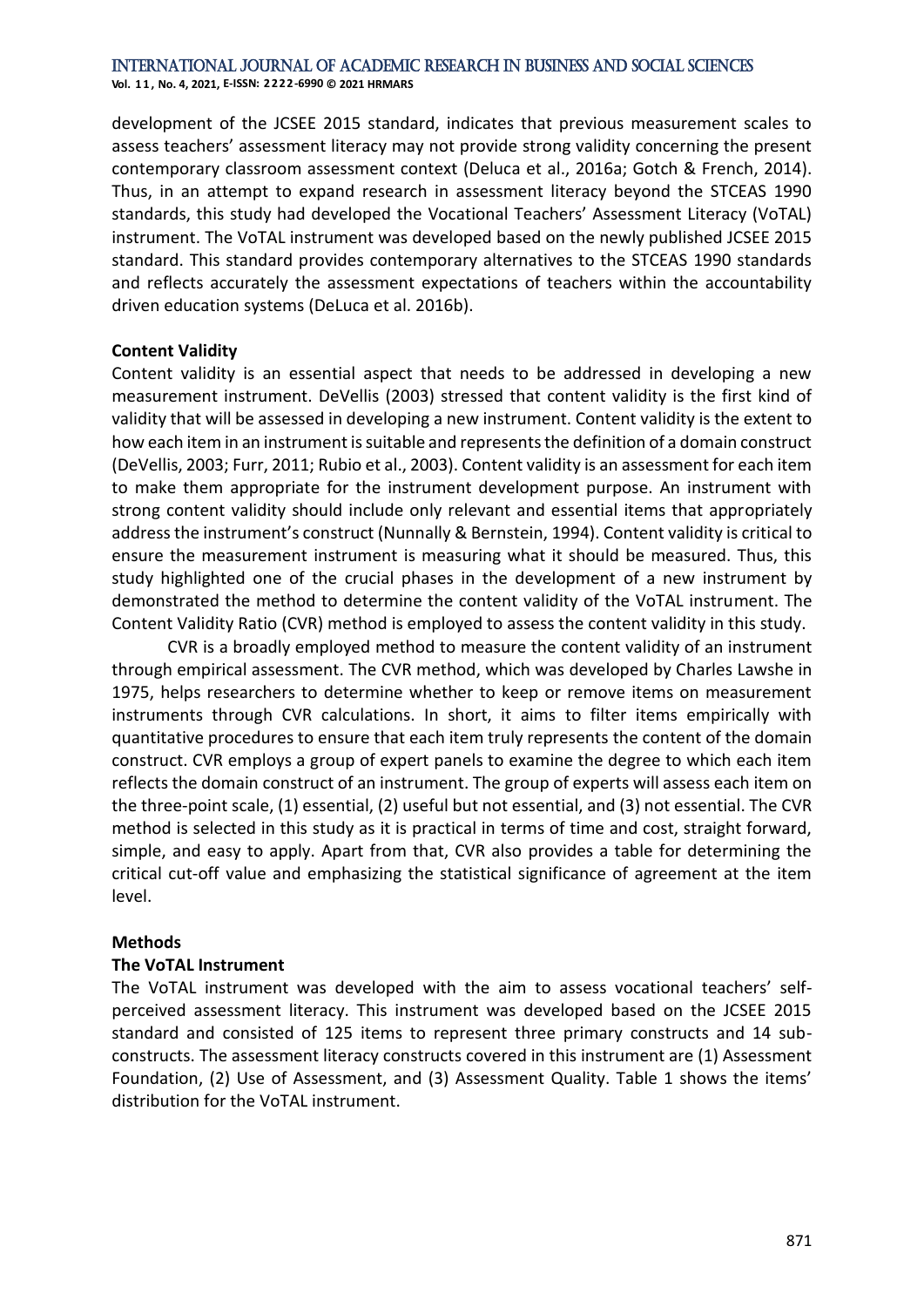**Vol. 1 1 , No. 4, 2021, E-ISSN: 2222-6990 © 2021 HRMARS**

#### Table 1

| Constructs            | Sub-Constructs                                        | Item Number                                                      | <b>Total Item</b> |
|-----------------------|-------------------------------------------------------|------------------------------------------------------------------|-------------------|
|                       | <b>Assessment Purpose</b>                             | 1, 2, 3, 4, 5, 6, 7, 8, 9, 10                                    | 10                |
|                       | Learning Expectations                                 | 11, 12, 13, 14, 15, 16, 17, 18, 19, 20,<br>21                    | 11                |
|                       | <b>Assessment Design</b>                              | 22, 23, 24, 25, 26, 27, 28, 29, 30, 31                           | 10                |
| Assessment            | <b>Student Engagement</b><br>in Assessment            | 32, 33, 34, 35, 36, 37, 38                                       | $\overline{7}$    |
| Foundation            | Assessment<br>Preparation                             | 39, 40, 41, 42, 43, 44, 45, 46                                   | 8                 |
|                       | <b>Informed Students</b><br>and Parents/<br>Guardians | 47, 48, 49, 50, 51, 52                                           | 6                 |
|                       | Analysis of Student<br>Performance                    | 53, 54, 55, 56, 57, 58, 59                                       | 7                 |
|                       | <b>Effective Feedback</b>                             | 60, 61, 62, 63, 64, 65, 66, 67, 68                               | 9                 |
| Use of<br>Assessment  | Instructional Follow-<br>Up                           | 69, 70, 71, 72, 73, 74, 75, 76                                   | 8                 |
|                       | <b>Grades and Summary</b><br>Comments                 | 77, 78, 79, 80, 81, 82, 83, 84, 85                               | 9                 |
|                       | Reporting                                             | 86, 87, 88, 89, 90, 91, 92                                       | $\overline{7}$    |
|                       | Unbiased and Fair<br>Assessment                       | 93, 94, 95, 96, 97, 98, 99, 100, 101,<br>102, 103, 104, 105, 106 | 14                |
| Assessment<br>Quality | <b>Reliability and Validity</b>                       | 107, 108, 109, 110, 111, 112, 113,<br>114, 115                   | 9                 |
|                       | Reflection                                            | 116, 117, 118, 119, 120, 121, 122,<br>123, 124, 125              | 10                |
|                       |                                                       | <b>Total Item</b>                                                | 125               |

*Items' distribution for the VoTAL instrument*

## **Identification of Validation Panels**

Experts are individuals who possess the knowledge and expertise in a specific field (Nur Farhana et al., 2018). Selecting the right validation panels may influence the reliability of the validation process in determining if the measurement instrument is appropriately developed and suited to psychometric assessment (Grant & Davis, 1997). The validation panels in this study consist of professional and lay experts. The professionals in this study were selected from the practitioners with research or fieldwork experience. To allow the representation of the study population for the developed instrument, the lay experts were chosen from the potential subject of the study (Rubio et al., 2003; Zamanzadeh et al., 2015). The professional experts were identified based on their background in the research area with specific expertise, possessing the related working experience, and having up-to-date knowledge, while the lay experts were selected for their work in the appropriate field (Nur Farhana et al., 2018; Powell, 2003; Rubio et al., 2003).

Determining the number of expert panels has always been diverse in the literature. As suggested by Zamanzadeh (2015), a minimum of five experts is required to achieve adequate control on the possible agreement. Meanwhile, Lynn (1986) recommended a minimum of three experts, while Rubio et al. (2003) suggest for each category of experts to have between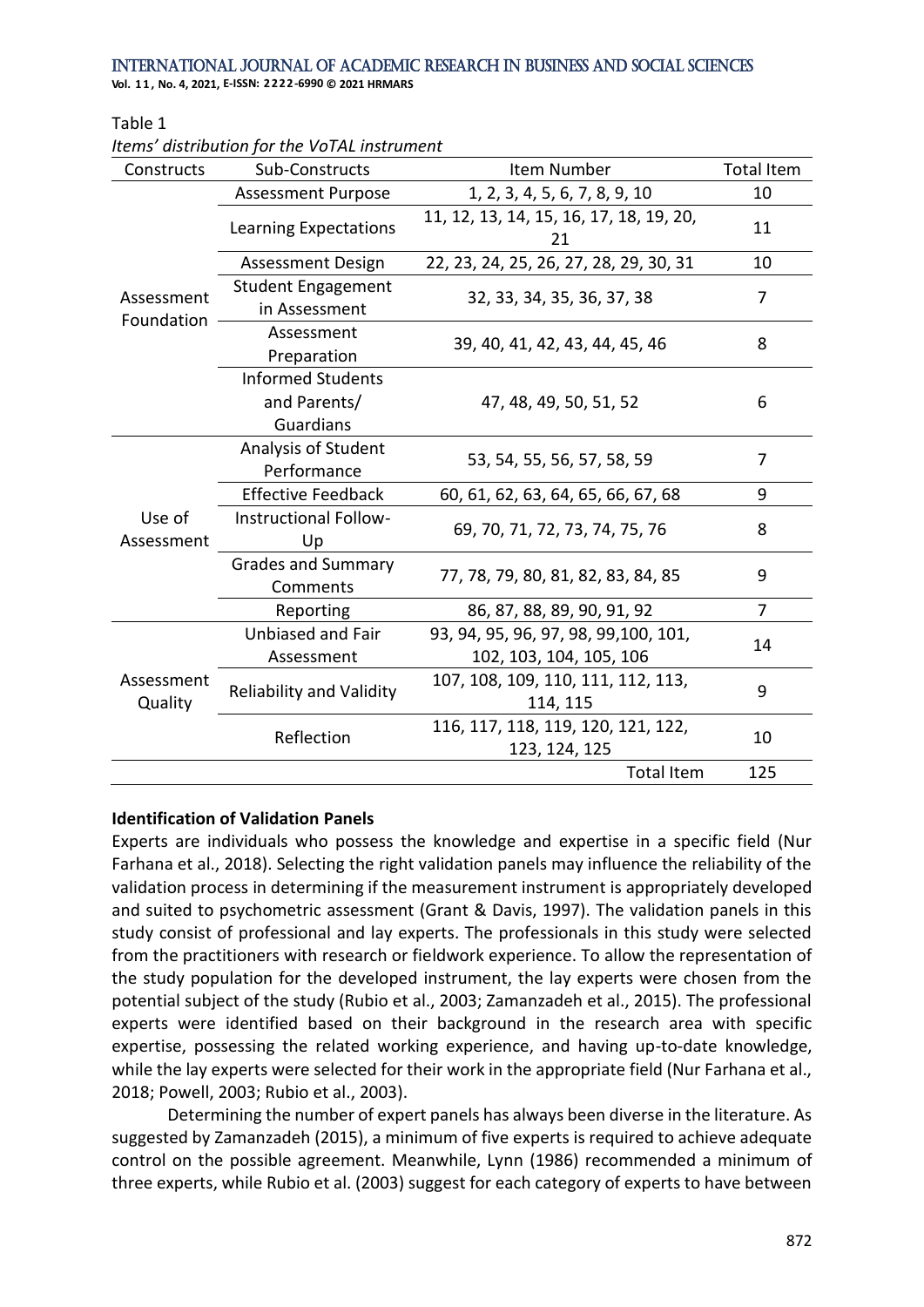**Vol. 1 1 , No. 4, 2021, E-ISSN: 2222-6990 © 2021 HRMARS**

three to ten panels. Other scholars such as Gable and Wolf (1993) and Tilden et al. (1990) had proposed two to twenty panels for each category of experts. The Lawshe method of content validation only requires a minimum of four experts. However, more information about the measure can be obtained by using a larger number of experts (Allahyari et al., 2009; Gable & Wolf, 1993; Rubio et al., 2003). Even so, the final decision on the number of panel experts is based on the experts' level of competence, knowledge, and depth of experience (Grant & Davis, 1997).

#### **Expert Panels**

In this study, a purposive sampling technique was employed to select 14 professional experts and seven lay experts. The experts were chosen according to their expertise appropriate to the domain constructs of the instrument. The expert panels were contacted in person to obtain their agreement to take part in the study. Before their approval, the expert panels will be informed about the study purpose, the reason for them being selected, and the experts' role in the study. Appointment letters and the validation materials were sent by email. The expert panels were provided with detailed instructions for validating the instrument. The expert panels were also requested to identify areas of deficiency and provide recommendations to improve the sentence structure and clarity of the items. All the expert panels were given two weeks to assess and validate 125 items in the VoTAL instrument. This study employs an online method for the assessment and validation process as the selected experts were from a different and large geographical location.

#### **Lawshe's CVR Model Modification**

CVR employs a group of expert panels to assess the appropriateness of an instrument's items reflect the domain construct on the three-point scale, (1) essential, (2) useful but not essential, and (3) not essential. However, there have been some criticisms of Lawshe's CVR model in assessing the agreement and response of the panels (Ahmad et al., 2019; Allahyari et al., 2009; Chalavi et al., 2015). Thus, to prevent different misunderstandings related to Lawshe's codes and to provide more significant differentiation in panels' ratings, Lawshe's three-point rating scales were expanded to a five-point scale (Ahmad et al., 2019; Allahyari et al., 2009; Chalavi et al., 2015). As to provide the panels with three different options as suggested by Leedy and Ormrod (2016) guideline, the five-point Likert scale for the judgments is composed of two positive, one neutral, and two negative scales. In comparison to Lawshe's scale, the proposed five-point Likert scale is better as it provides a wider selection range and clear sentences (Ahmad et al., 2019; Allahyari et al., 2009). Therefore, the expert panels for this study were instructed to provide their judgments regarding the suitability of each item to the domain construct based on the defined five-points scale, which includes, 1= totally not suitable; 2= not suitable; 3 = less suitable; 4 = suitable; 5 = very suitable.

#### **Quantifying of Consensus Among Panellists**

The consensus of judgments among expert panels on the necessity to include an item in the measure can be quantified by determining the content validity ratio (CVR). The judgments of expert panels who made the suitable (4) and very suitable (5) selection were computed using the content validity ratio formula:

$$
CVR = \frac{n_e - (N/2)}{N/2}
$$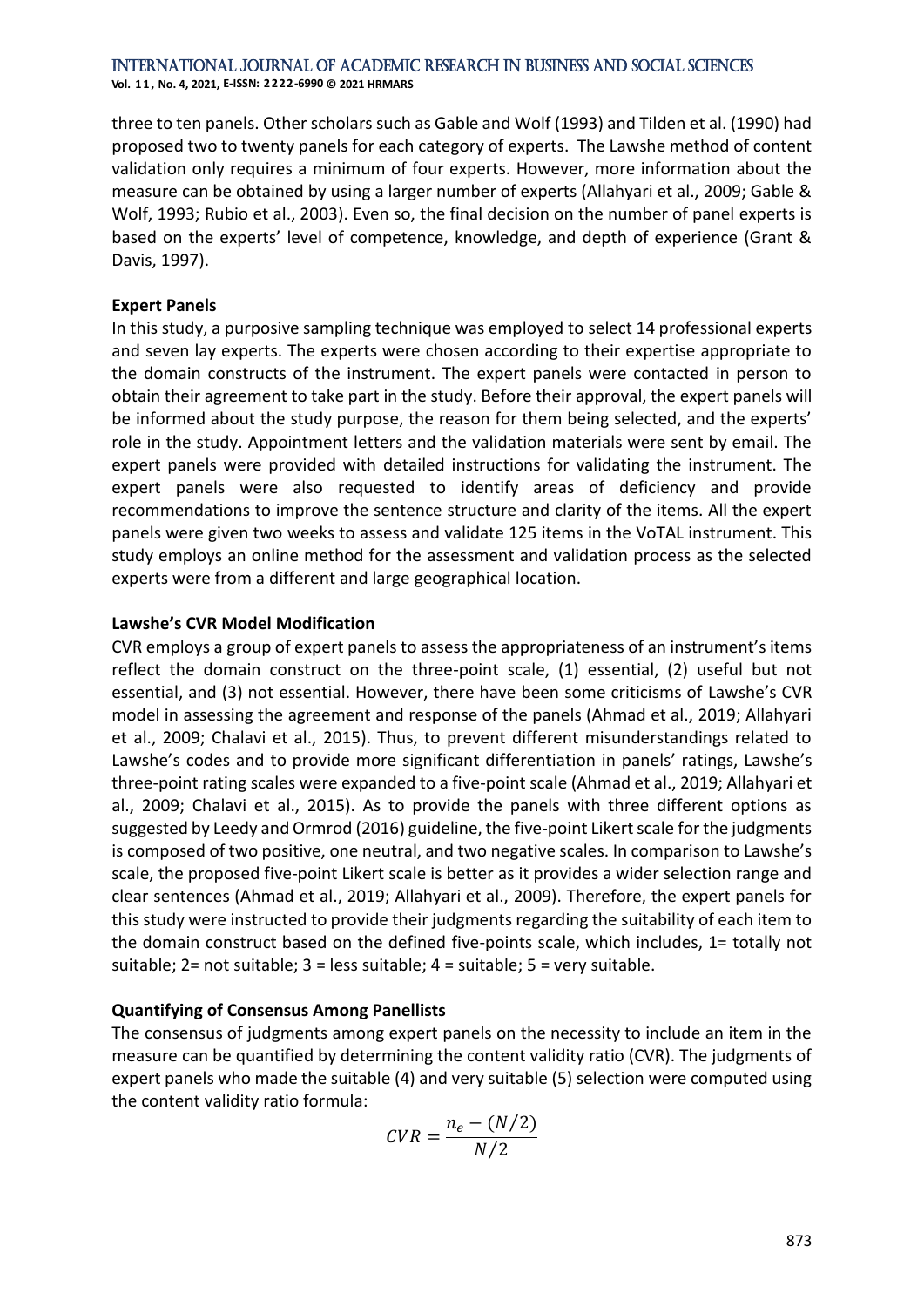#### International Journal of Academic Research in Business and Social Sciences **Vol. 1 1 , No. 4, 2021, E-ISSN: 2222-6990 © 2021 HRMARS**

The *n<sup>е</sup>* from the above formula denotes the number of panels which made the suitable (4) and very suitable (5) selection, while *N* refers to the total panels. The outcome of this formula can be described that the CVR value is closer to value 1 when all panels agreed that the item is suitable (4) and very suitable (5). The CVR values ranged from 0 to 1 when over half of the panels made the suitable (4) and very suitable (5) selection. The CVR value is negative (CVR <0) when less than half of the panels made the suitable (4) and very suitable (5) selection. The CVR value acceptance criteria on items are based on the revised version of the reference table (Wilson et al., 2012), which was initially developed by Lawshe (1975). The revised version of the reference table is shown in Table 2.

|                  | Level of Significance for One-Tailed Test |           |      |                                           |      |      |  |  |  |
|------------------|-------------------------------------------|-----------|------|-------------------------------------------|------|------|--|--|--|
|                  | $\cdot$ 1                                 | .05       | .025 | .01                                       | .005 | .001 |  |  |  |
| ${\sf N}$        |                                           |           |      | Level of Significance for Two-Tailed Test |      |      |  |  |  |
|                  | $\cdot$ .2                                | $\cdot$ 1 | .05  | .02                                       | .01  | .002 |  |  |  |
| 5                | .573                                      | .736      | .877 | .99                                       | .99  | .99  |  |  |  |
| $\boldsymbol{6}$ | .523                                      | .672      | .800 | .950                                      | .99  | .99  |  |  |  |
| $\overline{7}$   | .485                                      | .622      | .741 | .879                                      | .974 | .99  |  |  |  |
| 8                | .453                                      | .582      | .693 | .822                                      | .911 | .99  |  |  |  |
| 9                | .427                                      | .548      | .653 | .775                                      | .859 | .99  |  |  |  |
| 10               | .405                                      | .520      | .620 | .736                                      | .815 | .977 |  |  |  |
| 11               | .387                                      | .496      | .591 | .701                                      | .777 | .932 |  |  |  |
| 12               | .370                                      | .475      | .566 | .671                                      | .744 | .892 |  |  |  |
| 13               | .356                                      | .456      | .544 | .645                                      | .714 | .857 |  |  |  |
| 14               | .343                                      | .440      | .524 | .622                                      | .688 | .826 |  |  |  |
| 15               | .331                                      | .425      | .506 | .601                                      | .665 | .798 |  |  |  |
| 16               | .321                                      | .411      | .490 | .582                                      | .644 | .773 |  |  |  |
| 17               | .311                                      | .399      | .475 | .564                                      | .625 | .750 |  |  |  |
| 18               | .302                                      | .388      | .462 | .548                                      | .607 | .729 |  |  |  |
| 19               | .294                                      | .377      | .450 | .534                                      | .591 | .709 |  |  |  |
| 20               | .287                                      | .368      | .438 | .520                                      | .576 | .691 |  |  |  |
| 21               | .280                                      | .359      | .428 | .508                                      | .562 | .675 |  |  |  |
| 22               | .273                                      | .351      | .418 | .496                                      | .549 | .659 |  |  |  |
| 23               | .267                                      | .343      | .409 | .485                                      | .537 | .645 |  |  |  |
| 24               | .262                                      | .336      | .400 | .475                                      | .526 | .631 |  |  |  |
| 25               | .256                                      | .329      | .392 | .465                                      | .515 | .618 |  |  |  |
| 26               | .251                                      | .323      | .384 | .456                                      | .505 | .606 |  |  |  |
| 27               | .247                                      | .317      | .377 | .448                                      | .496 | .595 |  |  |  |
| 28               | .242                                      | .311      | .370 | .440                                      | .487 | .584 |  |  |  |
| 29               | .238                                      | .305      | .364 | .432                                      | .478 | .574 |  |  |  |
| 30               | .234                                      | .300      | .358 | .425                                      | .470 | .564 |  |  |  |
| 31               | .230                                      | .295      | .352 | .418                                      | .463 | .555 |  |  |  |
| 32               | .227                                      | .291      | .346 | .411                                      | .455 | .546 |  |  |  |
| 33               | .223                                      | .286      | .341 | .405                                      | .448 | .538 |  |  |  |
| 34               | .220                                      | .282      | .336 | .399                                      | .442 | .530 |  |  |  |
| 35               | .217                                      | .278      | .331 | .393                                      | .435 | .522 |  |  |  |
| 40               | .203                                      | .260      | .310 | .368                                      | .407 | .489 |  |  |  |

Table 2

*Acceptance CVR Values Based on Lawshe (1975) and Reviewed by Wilson et al. (2012)*

Based on Table 2, with the total number of 21 expert panels, the CVR critical value for each item must be equal to or greater than 0.428 at  $\alpha$  = .05 level of significance for a two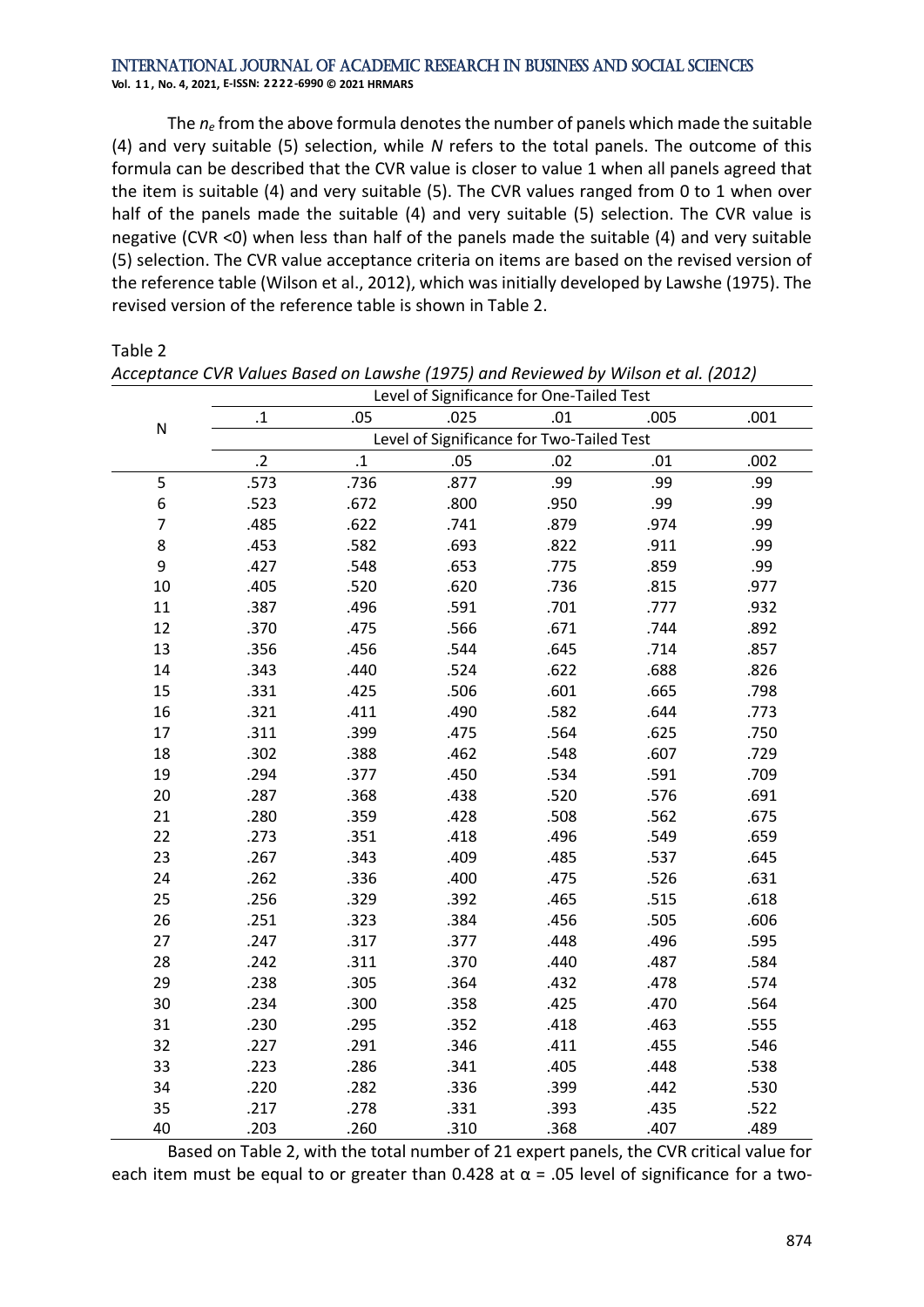**Vol. 1 1 , No. 4, 2021, E-ISSN: 2222-6990 © 2021 HRMARS**

tailed test. Any item with the CVR critical value less than 0.428 will be excluded from the instrument.

## Calculation of The Respective Judgments' Means  $(\overline{x})$

To calculate the mean of judgments  $(\bar{x})$  for every item, the values reflected in the instrument will be converted according to the following conversion rules (Allahyari et al., 2009; Chalavi et al., 2015):

- Very Suitable or Suitable was replaced with 2
- Less Suitable was replaced with 1
- Totally Not Suitable or Not Suitable was replaced with 0

The total value of Very Suitable (2), Suitable (1), and Less Suitable (0) for every item is summed up and divided with the total number of panels. The items which did not meet the minimum values were refined or considered to be excluded from the final instrument.

## **Determination of Items' Acceptance and Rejection Criteria**

The following requirements were used for the determination of acceptance and rejection of items in this instrument.

- (1) An item is unconditionally accepted if CVR  $\geq$  0.428. This value is determined by the number of expert panels ( $N = 21$ , Table 2).
- (2) An item is accepted if CVR value is  $0 <$  CVR < 0.428 and  $\bar{x} \ge 1.5$ . The CVR value between zero and 0.428 indicates that over half of the expert panels rate the items as "Suitable or Very Suitable." The  $\bar{x}$  ≥1.5 shows that the mean of judgments is close to the value of "Suitable or Very Suitable" and indicates that the mean is equal to or greater than 75 percent of the maximum mean value (2), which is higher than the minimum acceptable value of 60 percent (Chalavi et al., 2015).
- (3) An item is either refined or excluded from the instrument if CVR  $\leq$  0 and  $\bar{x}$  < 1.5. These values show that the item was not judged to be "Suitable or Very Suitable" (essential item in Lawshe's scale) by at least half of the panel and possessing a mean of judgments that is closer to "Totally Not Suitable or Not Suitable" (unessential item in Lawshe's scale).

## **Results**

A total of 21 expert panels, which include 14 professional experts and seven lay experts, were involved in validating the VoTAL instrument. The response rate received from all the professional and lay expert panels was 100 percent. All the expert panels (professional and lay experts) completed their assessment within the given period. The 14 professional expert panels were academicians who worked as lecturers or researchers in the education sector. In contrast, the seven lay expert panels were the research subject who directly involved with the assessment process in the vocational college. The list of professional and lay expert panels' expertise and years of experience are shown in table 3 and table 4, respectively. Based on table 3, the 14 professional experts' years of experience were ranged from five to 38 years. While based on table 4, the seven lay expert panels' years of experience were ranged from 11 to 29 years.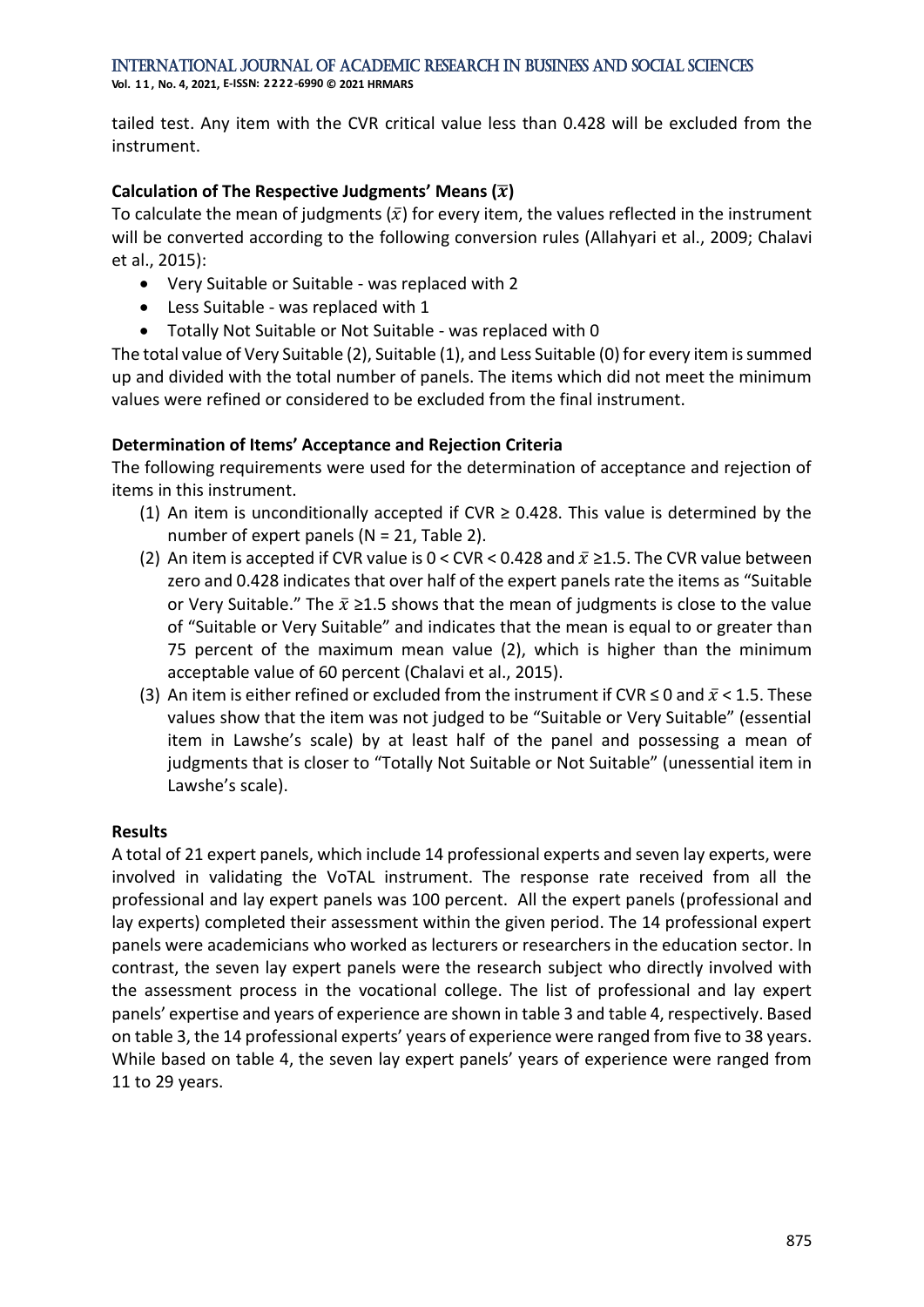**Vol. 1 1 , No. 4, 2021, E-ISSN: 2222-6990 © 2021 HRMARS**

Table 3

| Professional       | Expertise                                                 | Experience |
|--------------------|-----------------------------------------------------------|------------|
| <b>Expert Code</b> |                                                           | (Years)    |
| P <sub>1</sub>     | Educational measurement, Technical and Vocational         | 18         |
|                    | education                                                 |            |
| P <sub>2</sub>     | Educational measurement                                   | 38         |
| P3                 | Technical and Vocational education                        | 5          |
| P4                 | <b>Educational measurement</b>                            | 15         |
| P5                 | <b>Technical and Vocational education</b>                 | 22         |
| P6                 | <b>Technical and Vocational education</b>                 | 10         |
| P7                 | Educational measurement                                   | 14         |
| P8                 | School assessment                                         | 7          |
| P9                 | Psychometric, Technical and Vocational education          | 10         |
| P <sub>10</sub>    | <b>Educational measurement</b>                            | 12         |
| P11                | Technical and Vocational education, Teacher's Competency  | 11         |
| P <sub>12</sub>    | <b>Technical and Vocational education</b>                 | 12         |
| P <sub>13</sub>    | Education assessment, Technical and Vocational education  | 14         |
| P <sub>14</sub>    | Technical and Vocational education, Engineering education | 12         |

## *List of professional expert panels*

## Table 4

*List of lay expert panels*

| Lay Experts    | Expertise                                                  | Experience |
|----------------|------------------------------------------------------------|------------|
| Code           |                                                            | (Years)    |
| L1             | Technical and Vocational education, Excellent Vocational   | 15         |
|                | Teacher                                                    |            |
| L <sub>2</sub> | Technical and Vocational education                         | 25         |
| L <sub>3</sub> | Technical and Vocational education, Problem based learning | 11         |
| L4             | Technical and Vocational education curriculum              | 17         |
| L5             | Vocational assessment                                      | 29         |
| L6             | <b>Technical and Vocational education</b>                  | 22         |
| $\overline{1}$ | <b>Technical and Vocational education curriculum</b>       | 11         |

Table 5 shows the results of the CVR analysis for each item based on 14 professional experts, seven lay experts, and a total of 21 experts. However, item rejection and acceptance criteria were based solely on the overall CVR value of 21 expert panels and the mean of judgments for each item. The CVR value for the professional and lay experts is shown only for comparison purposes. Based on the CVR acceptance values shown in Table 2, the CVR requirements for the total of 21 expert panels are CVR ≥ 0.428. Apart from that, the mean of judgments value ( $\bar{x}$ ) must be equal to or greater than 1.5. Thus, the overall analysis of 125 items showed that 25 items did not comply with the minimum requirement of the overall CVR value (CVR ≥ 0.428) and mean of judgments ( $\bar{x}$  ≥1.5). These items are item number 10, 19, 20, 21, 24, 27, 32, 44, 48, 67, 68, 76, 81, 88, 95, 96, 97, 98, 103, 104, 115, 121, 123, 124 and 125. All of these items were excluded from the instrument.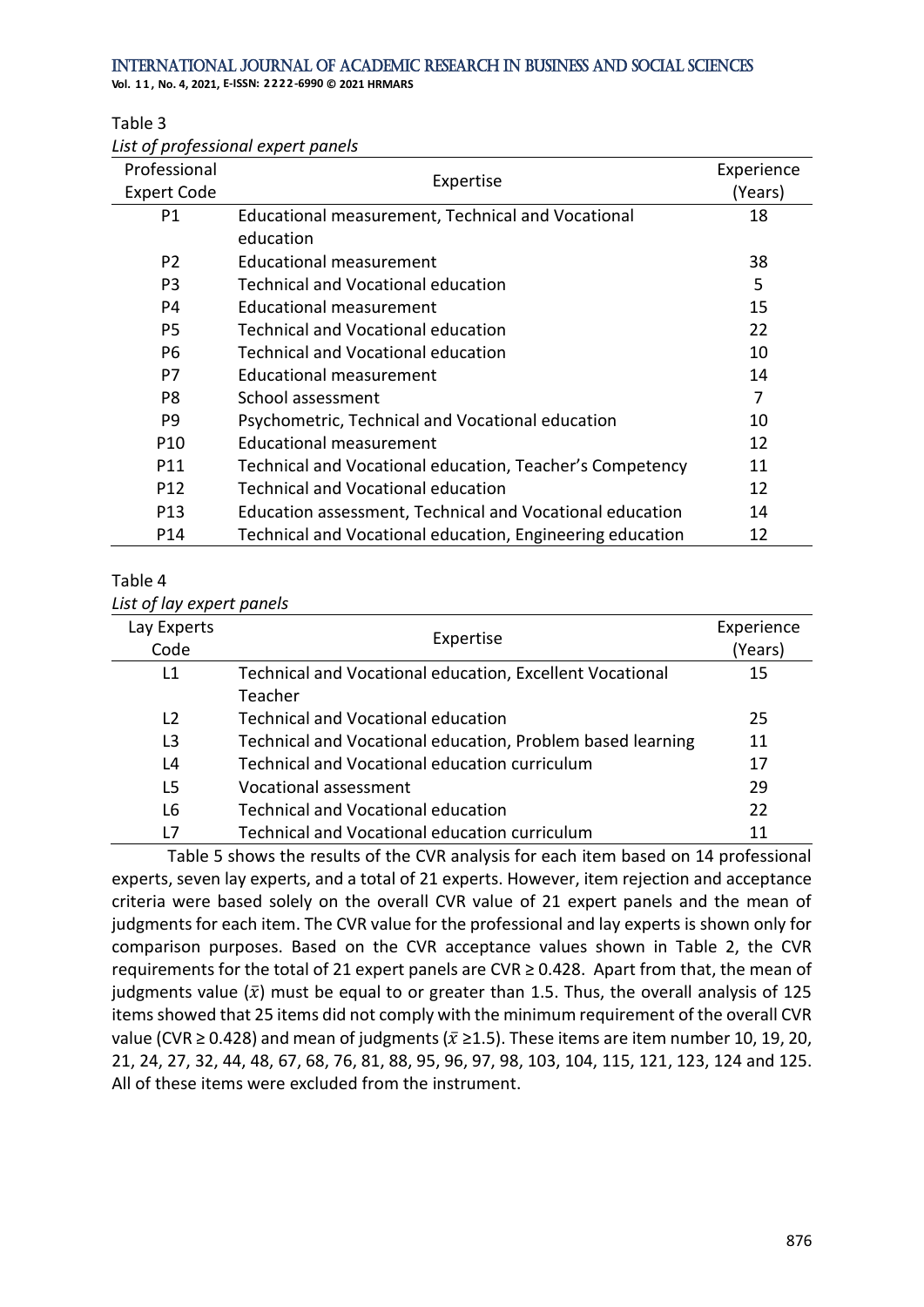**Vol. 1 1 , No. 4, 2021, E-ISSN: 2222-6990 © 2021 HRMARS**

Table 5

|  |  | CVR, means of judgments, and acceptance/rejection results |  |
|--|--|-----------------------------------------------------------|--|
|  |  |                                                           |  |

|                | Total      | Mean of     |               | Item   | Total      | Mean of     | Item          |
|----------------|------------|-------------|---------------|--------|------------|-------------|---------------|
| Item           | $(N=21)$   | Judgments   | Item          | Number | $(N=21)$   | Judgments   | <b>Status</b> |
| Number         |            | $(\bar{x})$ | <b>Status</b> |        |            | $(\bar{x})$ |               |
|                | <b>CVR</b> | < 1.50      |               |        | <b>CVR</b> | < 1.50      |               |
|                | ≤0.428     |             |               |        | ≤0.428     |             |               |
| $\mathbf{1}$   | 0.714      | 1.81        | Accepted      | 27     | 0.238      | 1.43        | Rejected      |
| $\overline{2}$ | 0.714      | 1.86        | Accepted      | 28     | 0.905      | 1.90        | Accepted      |
| 3              | 0.905      | 1.90        | Accepted      | 29     | 1.000      | 2.00        | Accepted      |
| 4              | 0.714      | 1.81        | Accepted      | 30     | 1.000      | 2.00        | Accepted      |
| 5              | 0.810      | 1.90        | Accepted      | 31     | 0.905      | 1.90        | Accepted      |
| 6              | 0.810      | 1.90        | Accepted      | 32     | 0.238      | 1.48        | Rejected      |
| 7              | 0.905      | 1.95        | Accepted      | 33     | 0.524      | 1.71        | Accepted      |
| 8              | 0.524      | 1.71        | Accepted      | 34     | 0.905      | 1.95        | Accepted      |
| 9              | 0.810      | 1.90        | Accepted      | 35     | 0.810      | 1.86        | Accepted      |
| 10             | 0.048      | 1.10        | Rejected      | 36     | 0.714      | 1.86        | Accepted      |
| 11             | 0.714      | 1.71        | Accepted      | 37     | 0.905      | 1.95        | Accepted      |
| 12             | 0.524      | 1.71        | Accepted      | 38     | 0.714      | 1.86        | Accepted      |
| 13             | 0.714      | 1.76        | Accepted      | 39     | 0.810      | 1.81        | Accepted      |
| 14             | 0.524      | 1.62        | Accepted      | 40     | 0.810      | 1.86        | Accepted      |
| 15             | 0.810      | 1.86        | Accepted      | 41     | 1.000      | 2.00        | Accepted      |
| 16             | 0.714      | 1.81        | Accepted      | 42     | 0.810      | 1.86        | Accepted      |
| 17             | 0.524      | 1.71        | Accepted      | 43     | 0.905      | 1.90        | Accepted      |
| 18             | 0.714      | 1.81        | Accepted      | 44     | 0.143      | 1.43        | Rejected      |
| 19             | $-0.048$   | 1.05        | Rejected      | 45     | 0.905      | 1.90        | Accepted      |
| 20             | 0.143      | 1.24        | Rejected      | 46     | 0.810      | 1.90        | Accepted      |
| 21             | 0.333      | 1.48        | Rejected      | 47     | 0.810      | 1.90        | Accepted      |
| 22             | 0.714      | 1.81        | Accepted      | 48     | 0.714      | 1.81        | Accepted      |
| 23             | 0.619      | 1.76        | Accepted      | 49     | 0.429      | 1.71        | Accepted      |
| 24             | $-0.048$   | 1.05        | Rejected      | 50     | 0.714      | 1.81        | Accepted      |
| 25             | 0.905      | 1.90        | Accepted      | 51     | 0.810      | 1.90        | Accepted      |
| 26             | 0.619      | 1.71        | Accepted      | 52     | 0.714      | 1.81        | Accepted      |
| 53             | 1.000      | 2.00        | Accepted      | 90     | 0.810      | 1.90        | Accepted      |
| 54             | 0.524      | 1.76        | Accepted      | 91     | 0.619      | 1.76        | Accepted      |
| 55             | 0.524      | 1.71        | Accepted      | 92     | 0.714      | 1.76        | Accepted      |
| 56             | 0.429      | 1.62        | Accepted      | 93     | 0.905      | 1.90        | Accepted      |
| 57             | 0.905      | 1.95        | Accepted      | 94     | 0.714      | 1.81        | Accepted      |
| 58             | 0.714      | 1.86        | Accepted      | 95     | $-0.048$   | 1.00        | Rejected      |
| 59             | 0.905      | 1.95        | Accepted      | 96     | 0.143      | 1.43        | Rejected      |
| 60             | 0.905      | 1.90        | Accepted      | 97     | $-0.048$   | 1.24        | Rejected      |
| 61             | 0.905      | 1.95        | Accepted      | 98     | 0.238      | 1.33        | Rejected      |
| 62             | 0.905      | 1.90        | Accepted      | 99     | 0.524      | 1.76        | Accepted      |
| 63             | 0.810      | 1.86        | Accepted      | 100    | 0.524      | 1.62        | Accepted      |
| 64             | 0.238      | 1.38        | Rejected      | 101    | 0.810      | 1.86        | Accepted      |
| 65             | 1.000      | 2.00        | Accepted      | 102    | 0.619      | 1.67        | Accepted      |
| 66             | 0.905      | 1.95        | Accepted      | 103    | 0.333      | 1.43        | Rejected      |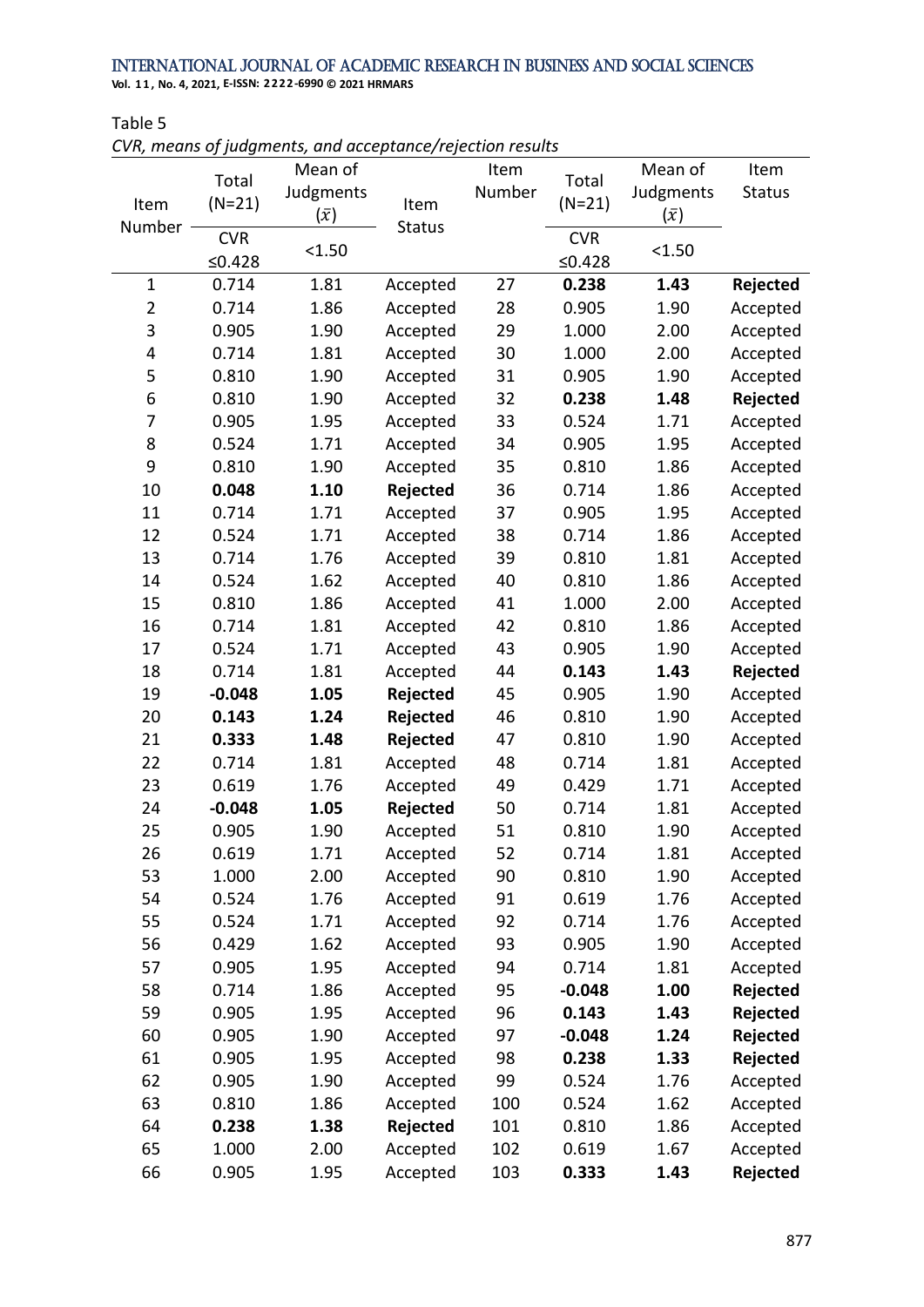**Vol. 1 1 , No. 4, 2021, E-ISSN: 2222-6990 © 2021 HRMARS**

| 67 | 0.333    | 1.43 | Rejected | 104 | 0.143 | 1.38 | Rejected |
|----|----------|------|----------|-----|-------|------|----------|
| 68 | 0.238    | 1.29 | Rejected | 105 | 0.905 | 1.90 | Accepted |
| 69 | 0.810    | 1.90 | Accepted | 106 | 0.619 | 1.67 | Accepted |
| 70 | 1.000    | 2.00 | Accepted | 107 | 0.905 | 1.90 | Accepted |
| 71 | 0.905    | 1.90 | Accepted | 108 | 0.714 | 1.81 | Accepted |
| 72 | 1.000    | 2.00 | Accepted | 109 | 0.810 | 1.81 | Accepted |
| 73 | 0.524    | 1.57 | Accepted | 110 | 0.714 | 1.71 | Accepted |
| 74 | 1.000    | 2.00 | Accepted | 111 | 0.905 | 1.95 | Accepted |
| 75 | 1.000    | 2.00 | Accepted | 112 | 0.905 | 1.95 | Accepted |
| 76 | $-0.048$ | 1.10 | Rejected | 113 | 0.714 | 1.81 | Accepted |
| 77 | 0.810    | 1.90 | Accepted | 114 | 0.619 | 1.71 | Accepted |
| 78 | 0.714    | 1.81 | Accepted | 115 | 0.333 | 1.38 | Rejected |
| 79 | 0.905    | 1.95 | Accepted | 116 | 0.905 | 1.90 | Accepted |
| 80 | 0.905    | 1.95 | Accepted | 117 | 0.810 | 1.86 | Accepted |
| 81 | 0.143    | 1.48 | Rejected | 118 | 1.000 | 2.00 | Accepted |
| 82 | 0.810    | 1.90 | Accepted | 119 | 0.905 | 1.90 | Accepted |
| 83 | 1.000    | 2.00 | Accepted | 120 | 0.714 | 1.86 | Accepted |
| 84 | 0.905    | 1.95 | Accepted | 121 | 0.048 | 1.14 | Rejected |
| 85 | 0.524    | 1.62 | Accepted | 122 | 1.000 | 2.00 | Accepted |
| 86 | 0.905    | 1.95 | Accepted | 123 | 0.143 | 1.48 | Rejected |
| 87 | 0.905    | 1.95 | Accepted | 124 | 0.143 | 1.38 | Rejected |
| 88 | 0.048    | 1.19 | Rejected | 125 | 0.238 | 1.43 | Rejected |
| 89 | 0.619    | 1.76 | Accepted |     |       |      |          |

The 25 items that were not fulfilled the requirements were from the Assessment Foundation (9 items), Use of Assessment (5 items), and Assessment Quality (11 items) constructs. Table 6 shows the rejected items and their respective constructs.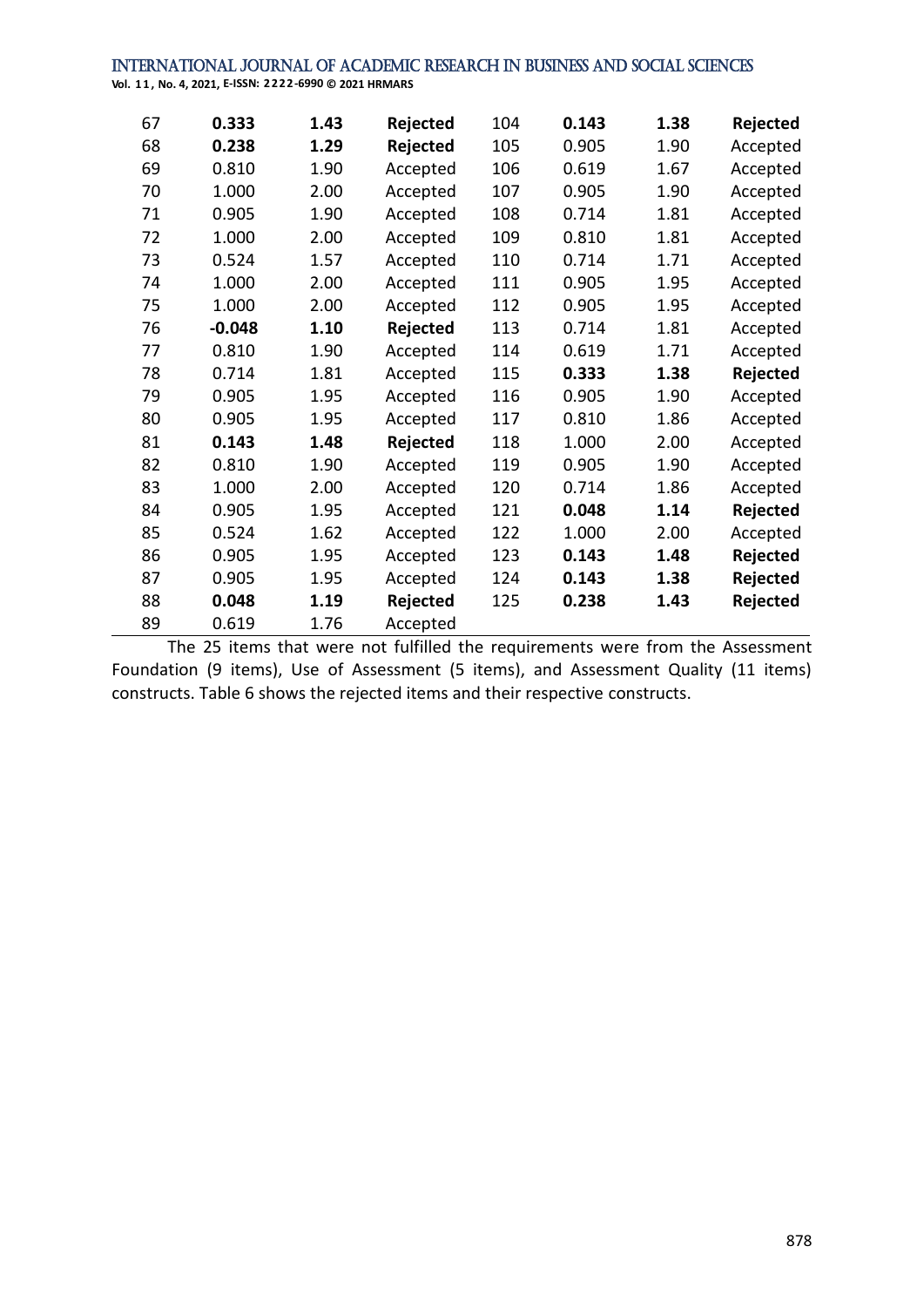**Vol. 1 1 , No. 4, 2021, E-ISSN: 2222-6990 © 2021 HRMARS**

#### Table 6

*The constructs and rejected items*

| Constructs | Sub-Constructs                              | Item<br>Number | <b>CVR</b><br>$\leq 0.428$ | $\bar{x}$ < 1.50    | Total<br>Rejected |
|------------|---------------------------------------------|----------------|----------------------------|---------------------|-------------------|
|            |                                             | 10             | 0.048                      | 1.10                | Item              |
|            | <b>Assessment Purpose</b>                   | 19             | $-0.048$                   | 1.05                |                   |
|            |                                             |                |                            |                     |                   |
|            | Learning Expectations                       | 20             | 0.143                      | 1.24                |                   |
|            |                                             | 21             | 0.333                      | 1.48                |                   |
| Assessment | Assessment Design                           | 24             | $-0.048$                   | 1.05                |                   |
| Foundation |                                             | 27             | 0.238                      | 1.43                | 9                 |
|            | Student Engagement in<br>Assessment         | 32             | 0.238                      | 1.48                |                   |
|            | <b>Assessment Preparation</b>               | 44             | 0.143                      | 1.43                |                   |
|            | Informed Students and<br>Parents/ Guardians | 48             | 0.238                      | 1.38                |                   |
|            |                                             | 67             | 0.333                      | 1.43                |                   |
|            | <b>Effective Feedback</b>                   | 68             | 0.238                      | 1.29                |                   |
| Use of     | Instructional Follow-Up                     | 76             | $-0.048$                   | 1.10                |                   |
| Assessment | <b>Grades and Summary</b><br>Comments       | 81             | 0.143                      | 1.48                | 5                 |
|            | Reporting                                   | 88             | 0.048                      | 1.19                |                   |
|            |                                             | 95             | $-0.048$                   | 1.00                |                   |
|            |                                             | 96             | 0.143                      | 1.43                |                   |
|            | <b>Unbiased and Fair</b>                    | 97             | $-0.048$                   | 1.24                |                   |
|            | Assessment                                  | 98             | 0.238                      | 1.33                |                   |
|            |                                             | 103            | 0.333                      | 1.43                |                   |
| Assessment |                                             | 104            | 0.143                      | 1.38                | 11                |
| Quality    | <b>Reliability and Validity</b>             | 115            | 0.333                      | 1.38                |                   |
|            |                                             | 121            | 0.048                      | 1.14                |                   |
|            |                                             | 123            | 0.143                      | 1.48                |                   |
|            | Reflection                                  | 124            | 0.143                      | 1.38                |                   |
|            |                                             | 125            | 0.238                      | 1.43                |                   |
|            |                                             |                |                            | Total rejected item | 25                |

#### **Discussions**

VoTAL instrument is designed to assess vocational teachers' self-perceived assessment literacy. This study had established the VoTAL instrument's content validity by employing Lawshe's (1975) CVR model. To improve the instrument's validity, a joint panel consisted of both professional experts and lay experts were invited. In addition, due to the confusion related to Lawshe's codes from the previous study, the Likert scale was used to improve the response process. As suggested by Rubio et al. (2003), all expert panels in this study were analyzed together and did not distinguish between professional and lay experts. Although the use of expert panels provides valuable information for the researcher to revise the instrument, there are also some limitations to this method. Expert input feedback is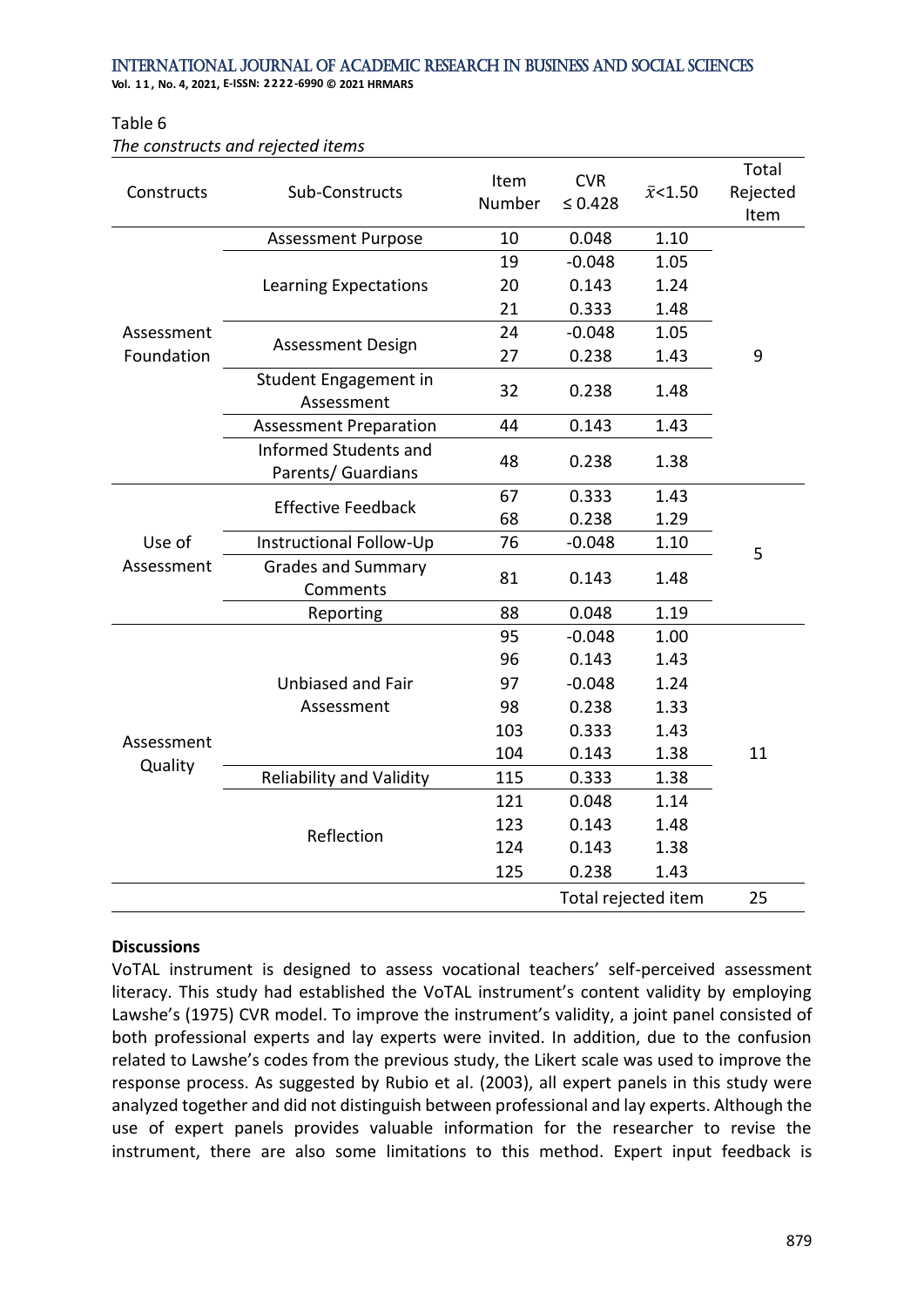**Vol. 1 1 , No. 4, 2021, E-ISSN: 2222-6990 © 2021 HRMARS**

subjective; thus, analyses are subject to bias that can occur amongst experts (Zamanzadeh et al., 2015).

The final results of CVR calculations show that 25 items below the minimum requirement criteria of CVR  $\geq$  0.428 and  $\bar{x} \geq$ 1.5. Only 100 items were accepted for the final instrument. The accepted items show CVR values are between 0.428 to 1.00, and the mean of judgments ranged from 1.57 to 2.00. Twelve items showed a 100 percent consensus from the expert panels with the CVR value of 1.00 and the mean of judgments of 2.00. The accepted items were then arranged according to the format specified. Besides, some of the accepted items were also revised to enhance the wording and sentence structure. Thus, the refinement and improvement processes were made for the final 100 items. Comments and recommendations from the expert panels on every item were analyzed critically and taken into consideration to ensure the quality of each item. Measurement of assessment literacy requires a valid and reliable instrument. Thus, the findings of this study showed that experts in the field of assessment literacy believed that the selected items had the potential to be used for the said purpose. The findings from this study also indicated that the VoTAL instrument is a promising instrument that could be used to assess self-perceived assessment literacy among vocational teachers.

## **Conclusions**

This study illustrates how to perform a content validity analysis by using Lawshe's CVR method, which is a critical step in instrument development. Expert panels were used to assess and judge the instrument items. This new VoTAL instrument has demonstrated adequate and acceptable content validity. Based on the calculated CVR value of 125 items from the 21 expert panels, only 25 items were below the requirements' criteria. In conclusion, after the content validation process, a total of 100 items from 125 items remain. The CVR is a prominent measurement model that quantifies agreement among experts through statistical analysis. The decision to include or exclude items was made clearly and appropriately. Apart from that, the psychometric properties of measuring instruments must also be rigorously tested. Therefore, for the better applicability of the measurement instrument, future research should warrant that each instrument is subjected to appropriate validity tests. Thus, the revised version of the VoTAL instrument will be subjected to a pilot study to investigate other additional validity and psychometric properties of the instrument.

Overall, the content validity study on the VoTAL instrument has contributed to the existing literature of instrument validity research by demonstrating the used of Lawshe's CVR approach method to assess the content validity of an instrument. Apart from that, this study has also contributed to the existing assessment literacy research through the development and validation of the VoTAL instrument, which was develop based on the current JCSEE 2015 classroom assessment standard. The VoTAL instrument was designed to assess vocational teachers' self-perceived assessment literacy. Several instruments had been established over the years to assess teachers' assessment literacy, such as Classroom Assessment Literacy Inventory (Mertler, 2003), Assessment Literacy Inventory (Campbell et al., 2002), Teacher Assessment Literacy Questionnaire (Plake, 1993) and Assessment in Vocational Classroom Questionnaire (Kershaw, 1993). Although progress has been made in developing valid and reliable assessment literacy measures, this VoTAL instrument is different from others as it was developed based on the new JCSEE 2015 assessment standard rather than the STCEAS 1990 standards. This study extends the work of DeLuca et al. (2016a) by promoting the use of the JCSEE 2015 standard in dealing with current contemporary assessment demand.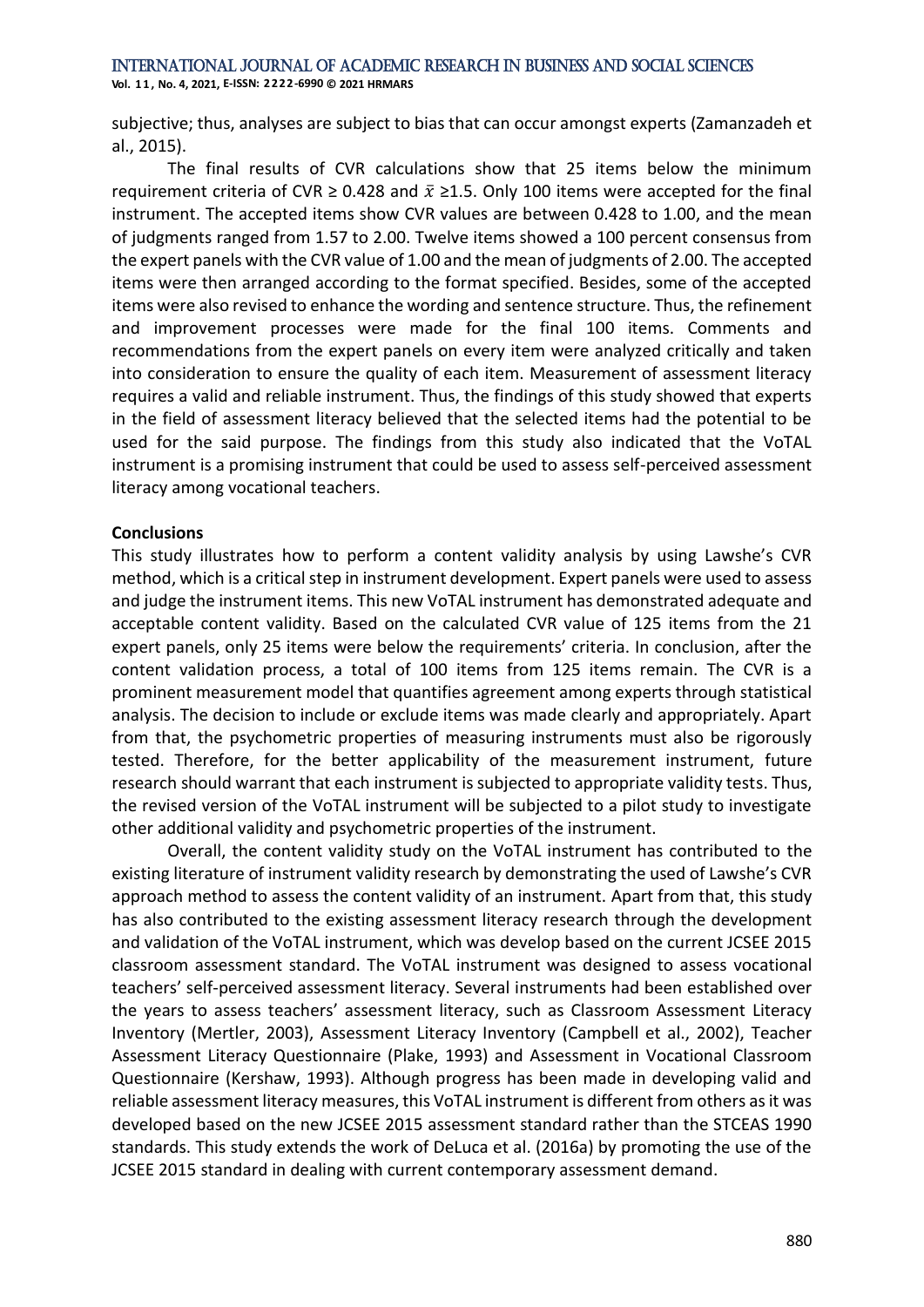**Vol. 1 1 , No. 4, 2021, E-ISSN: 2222-6990 © 2021 HRMARS**

## **References**

- Ahmad, N. A., Drus, S. M., Kasim, H., & Othman, M. M. (2019). Assessing Content Validity of Enterprise Architecture Adoption Questionnaire (EAAQ) Among Content Experts. *2019 IEEE 9th Symposium on Computer Applications & Industrial Electronics (ISCAIE),* 160–165. https://doi.org/10.1109/ISCAIE.2019.8743918
- Allahyari, T., Rangi, N. H., Khosravi, Y., & Zayeri, F. (2009). Development and evaluation of a new questionnaire for rating of cognitive failures at work. *International Journal of Occupational Hygiene*, *3*(1) 6–11.
- Alonzo, A. C. (2020). Defining Trustworthiness for Teachers' Multiple Uses of Classroom Assessment Results. In Susan M. Brookhart & J. H. Mcmillan (Eds.), *Classroom Assessment and Educational Measurement* (pp. 120–145). Taylor & Francis.
- American Federation of Teachers [AFT], National Council on Measurement in Education [NCME], & National Educational Association [NEA]. (1990). *Standards for Teacher Competence in Educational Assessment of Students*. National Council on Measurement in Education.
- Bennett, R. E. (2011). Formative Assessment: A Critical Review. *Assessment in Education: Principles, Policy & Practice*, *18*(1), 5–25.

https://doi.org/10.1080/0969594X.2010.513678

- Birenbaum, M., DeLuca, C., Earl, L., Heritage, M., Klenowski, V., Looney, A., Smith, K., Timperley, H., Volante, L., & Wyatt-Smith, C. (2015). International trends in the implementation of assessment for learning: Implications for policy and practice. *Policy Futures in Education, 13*(1), 117–140. https://doi.org/10.1177/1478210314566733
- Brookhart, S. M. (2011). Educational Assessment Knowledge and Skills for Teachers. *Educational Measurement: Issues and Practice*, *30*(1), 3–12. https://doi.org/10.1111/j.1745-3992.2010.00195.x
- Campbell, C., Murphy, J. A., & Holt, J. K. (2002). Psychometric analysis of an assessment literacy instrument: Applicability to preservice teachers. *Annual Meeting of the Mid-Western Educational Research Association, Columbus, OH.*
- Chalavi, L. H., Alamdari, S., & Asadi, K. (2015). Improving Indices in Evaluation of Medical Research Centers in Iran. *International Journal of Advanced Research in Biological Sciences*, *2*(2), 41–52.
- DeLuca, C. (2012). Preparing Teachers for the Age of Accountability: Toward a Framework for Assessment Education. *Action in Teacher Education*, *34*(5–6), 576–591. https://doi.org/10.1080/01626620.2012.730347
- DeLuca, C., & Klinger, D. A. (2010). Assessment Literacy Development: Identifying Gaps in Teacher Candidates' Learning. *Assessment in Education: Principles, Policy & Practice*, *17*(4), 419–438. https://doi.org/10.1080/0969594X.2010.516643
- DeLuca, C., LaPointe-McEwan, D., & Luhanga, U. (2016a). Approaches to Classroom Assessment Inventory: A New Instrument to Support Teacher Assessment Literacy. *Educational Assessment*, *21*(4), 248–266. https://doi.org/10.1080/10627197.2016.1236677
- DeLuca, C., Valiquette, A., Coombs, A., LaPointe-McEwan, D., & Luhanga, U. (2016b). Teachers' approaches to classroom assessment: a large-scale survey. *Assessment in Education: Principles, Policy & Practice*, *25*(4), 355–375. https://doi.org/10.1080/0969594X.2016.1244514

DeVellis, R. F. (2003). *Scale Development: Theory and Applications*. SAGE Publications.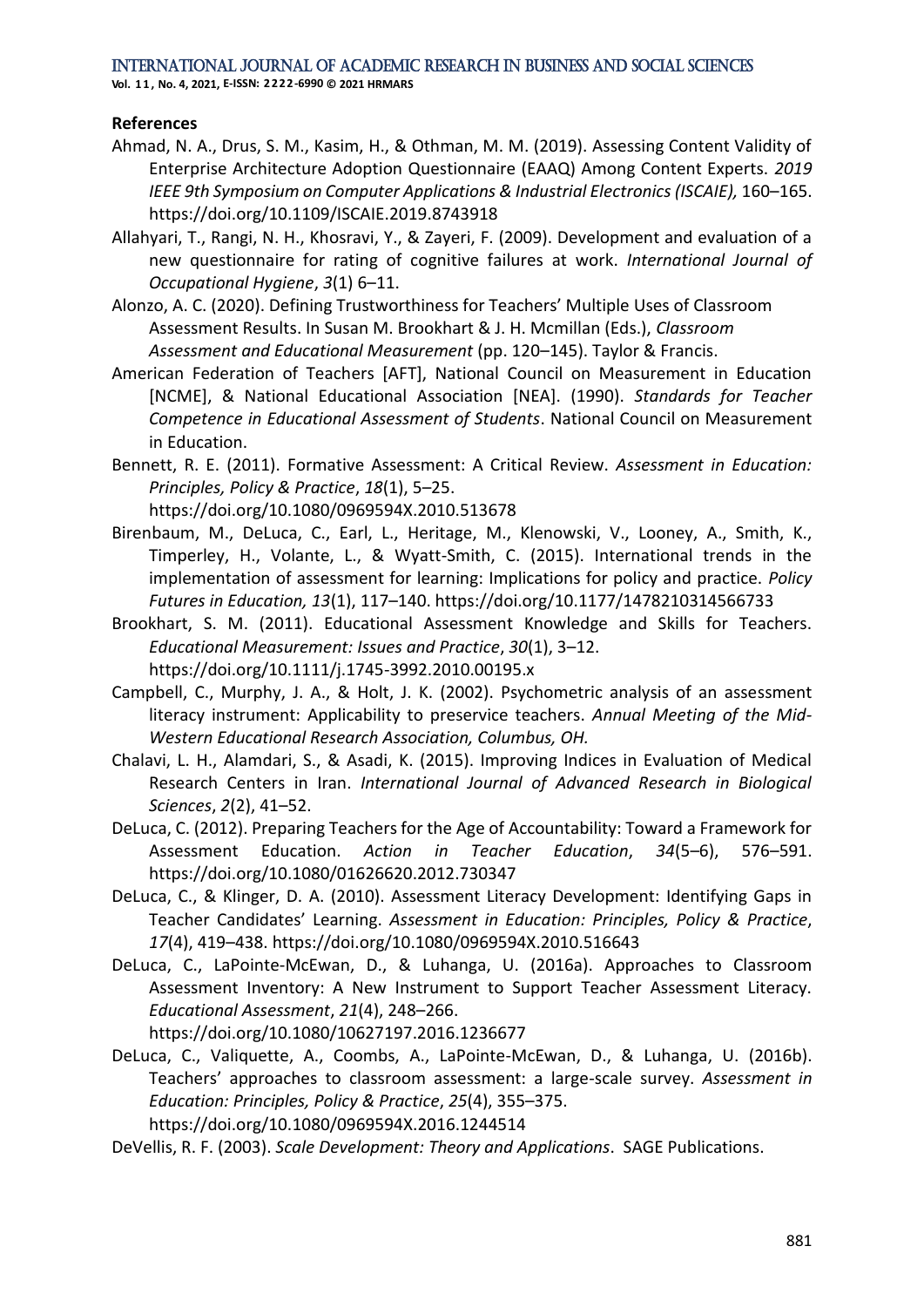**Vol. 1 1 , No. 4, 2021, E-ISSN: 2222-6990 © 2021 HRMARS**

- Economic Planning Unit. (2015). 11th Malaysia Plan (2016-2020). In *Prime Minister Department*. http://www.epu.gov.my
- Furr, M. (2011). *Scale Construction and Psychometrics for Social and Personality Psychology*. SAGE Publications.
- Gable, R. K., & Wolf, M. B. (1993). *Instrument Development in the Affective Domain* (2nd ed.). Springer Netherlands.
- Gotch, C. M., & French, B. F. (2014). A Systematic Review of Assessment Literacy Measures. *Educational Measurement: Issues and Practice*, *33*(2), 14–18. https://doi.org/10.1111/emip.12030
- Grant, J. S., & Davis, L. L. (1997). Selection and use of content experts for instrument development. *Research in Nursing & Health*, *20*(3), 269–274. https://doi.org/10.1163/15718182-02502011
- Harlen, W. (2012). On the Relationship between Assessment for Formative and Summative Purposes. In J. Gardner (Ed.), *Assessment and Learning* (2nd ed.). SAGE Publications. https://doi.org/10.4135/9781446250808
- Kelly, M. P., Feistman, R., Dodge, E., St. Rose, A., & Littenberg-Tobias, J. (2020). Exploring the dimensionality of self-perceived performance assessment literacy (PAL). *Educational Assessment, Evaluation and Accountability*, *32*(4), 499–517. https://doi.org/10.1007/s11092-020-09343-7
- Kershaw, I. (1993). *Ohio vocational education teachers' perceived use of student assessment information in educational decision-making*. The Ohio State University.
- Klinger, D., J. McDivitt, P., B. Howard, B., A. Munoz, M., Roger, T. W., & Wylie, E. (2015). *Classroom Assessment Standards for PreK-12 Teachers*. Joint Committee on Standards for Educational Evaluation.
- Lawshe, C. H. (1975). A Quantitative Approach to Content Validity. *Personnel Psychology*, *28*(4), 563–575. https://doi.org/10.1111/j.1744-6570.1975.tb01393.x
- Leedy, P. D., & Ormrod, J. E. (2016). *Practical Research: Planning and Design*. Pearson Education.
- Lynn, M. R. (1986). Determination and Quantification of Content Validity. *Nursing Research*, *35*(6), 382–386.
- Maclellan, E. (2004). Initial knowledge states about assessment: novice teachers' conceptualizations. *Teaching and Teacher Education*, *20*(5), 523–535. https://doi.org/10.1016/j.tate.2004.04.008
- Mertler, C. A. (2003). *Preservice versus inservices teachers' assessment literacy: Does classroom experience make a difference?* Paper presented at the Annual Meeting of the Mid-Western Educational Research Association, Columbus, OH.

Mohamed, S., Kamis, A., & Ali, N. (2016). Gauging the assessment literacy of Malaysia's home economics teachers: An empirical study. *Geografia-Malaysian Journal of Society and Space*, *3*(3), 130–138.

- Nunnally, J. C., & Bernstein, I. H. (1994). *Psychometric theory*. McGraw-Hill.
- Plake, B. S. (1993). Teacher Assessment Literacy: Teachers' Competencies in the Educational Assessment of Students. *Mid-Western Educational Researcher*, *6*(1), 21-27.
- Popham, W. J. (2014). *Classroom Assessment: What Teachers Need to Know*. Pearson Education.
- Popham, W. J. (2016). *Classroom Assessment: What Teachers Need to Know*. Pearson Education.
- Powell, C. (2003). The Delphi technique: myths and realities. *Journal of Advanced Nursing*,